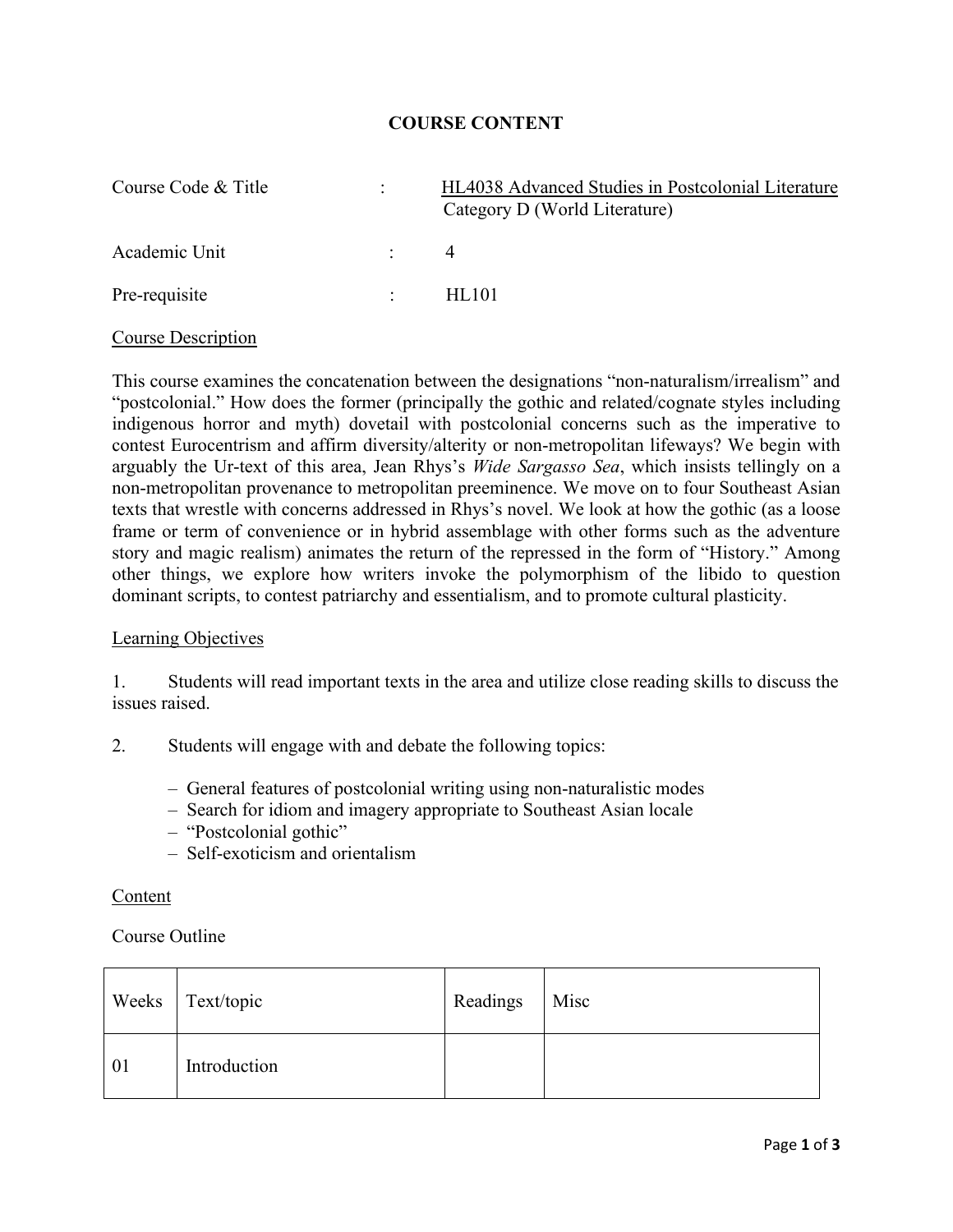| 02 | Wide Sargasso Sea               |  |
|----|---------------------------------|--|
| 03 | Wide Sargasso Sea               |  |
| 04 | The Harmony Silk Factory        |  |
| 05 | The Harmony Silk Factory        |  |
| 06 | Beauty is a Wound               |  |
| 07 | Beauty is a Wound               |  |
|    | <b>RECESS</b>                   |  |
| 08 | The Crocodile Fury              |  |
| 09 | The Crocodile Fury              |  |
| 10 | Ponti                           |  |
| 11 | Ponti                           |  |
| 12 | Essay Consultation (individual) |  |
| 13 | Summary                         |  |

# Learning Outcome

Students will obtain a grounding in the sub-field as well as knowledge of its recurrent concerns and debates.